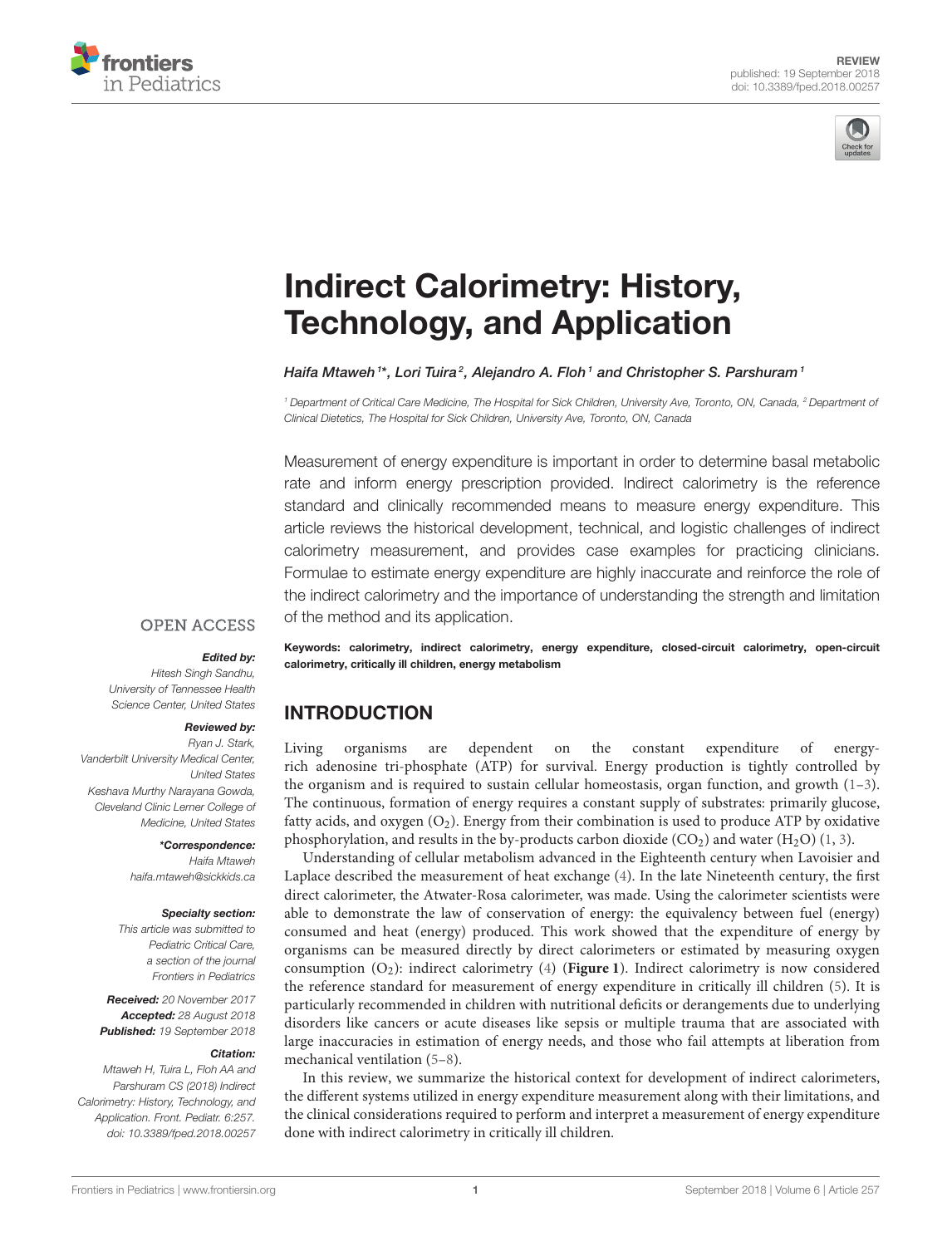

### <span id="page-1-0"></span>Historical Context

Interest in the development of technology to measure energy started in the 1800's when Regnault and Reiset devised a closed-circuit system for measurement of  $O<sub>2</sub>$  consumption, and demonstrated the ratio of  $CO<sub>2</sub>$  produced to  $O<sub>2</sub>$  consumed varied according to the type of food ingested [\(9,](#page-6-5) [10\)](#page-6-6) (**[Figure 2](#page-2-0)**). von Voit and von Pettenkofer determined the proportions of carbon, nitrogen, and  $O_2$  involved in metabolism in different dietary conditions, and demonstrated that metabolism could be fully interpreted in terms of the oxidation of three types of food substances: protein, fat, and carbohydrate[\(4,](#page-6-2) [10\)](#page-6-6). Rubner, in 1894, built a direct calorimeter that measured the heat given by animals based on the temperature change in a surrounding water medium. The animal chamber was also connected to a Pettenkofer respiration chamber for respiratory analysis. Rubner demonstrated complete agreement between the two methods [\(10\)](#page-6-6). Five years later, the Atwater and Rosa calorimeter employed the open-circuit Pettenkofer system for indirect estimation of heat production, and they coined the term 'respiration calorimeter'. After it had been established that the estimate of heat production from respiratory analysis agreed with the direct measurement of heat, the term indirect calorimeter came to be applied to respiration chambers.

The major development in the indirect measurement of heat production was the development of portable systems. The Tissot spirometer (1904) and the Douglas bag (1911) collected all expired air for analysis and these were limited by the collection vessel size. Therefore, mask methods were developed by [\(11,](#page-6-7) [12\)](#page-6-8), and [\(13\)](#page-6-9) that involved connecting the subject to a static device for measuring change in gas volume. In 1952, Müller and Franz developed an open circuit mask system that could be carried in a bag [\(10\)](#page-6-6). Since then, the development of indirect calorimetry has allowed its application in the sports and medicine fields.

## Indirect Calorimetry Assumptions and **Calculations**

Indirect calorimetry methods for energy expenditure measurements are based on the following assumptions [\(10,](#page-6-6) [14\)](#page-6-10):

- 1- Any fuel consumed has an intrinsic energy content that upon metabolic modifications in the living system will result in heat or energy production.
- 2- The combustion or synthesis of carbohydrate, fat, or protein is the end result of all the biochemical reactions occurring in the body.
- 3- The oxidation of glucose, fat, or protein results in a substancespecific fixed ratio between the quantities of  $O_2$  consumed and  $CO<sub>2</sub>$  produced.
- 4- Loss of substrates is negligible in feces and urine.

The second assumption overlooks the metabolism of minerals that account for 7% of total bodyweight, and the third assumption entails that fat and protein have uniform properties. Notwithstanding the limitations of those assumptions, indirect calorimetry has been found to be consistent and in close agreement with direct calorimetry [\(10\)](#page-6-6). The methods for estimating the calorific factors and for calculating heat production were developed during the late eighteenth and early Nineteenth centuries and are now mainly of historical and educational interest [\(15\)](#page-6-11). Newer methods based on algebraic analysis of the calculation procedures are shorter, simpler, and more versatile [\(10,](#page-6-6) [16\)](#page-6-12). In open-circuit systems, the following is measured: ventilation rate and the composition of inlet and outlet air, then  $O_2$  consumption ( $\dot{V}O_2$ ), respiratory quotient (RQ), and metabolic rate  $(M)$  are computed.

Gas flowing into the system has a total air flow of  $V_I$  that has a fraction of inspired  $O_2$  (F<sub>i</sub>O<sub>2</sub>) and a fraction of inspired  $CO<sub>2</sub>$  (F<sub>i</sub>CO<sub>2</sub>), whereas gas flowing out has a total air flow of  $V<sub>E</sub>$ with an  $F_eO_2$  and  $F_eCO_2$ . Additionally, inspired air has nitrogen therefore

 $F_iN_2 = 1 - F_iO_2 - F_iCO_2$ . In the presence of steady state conditions, defined as when sufficient time has elapsed for the outlet gas concentrations to equilibrate with the levels of gas exchange by the subject, the quantity of  $O_2$  consumed is then  $VO_2 = V_I$  x  $F_iO_2 - V_E$  x  $F_eO_2$ . Since it is technically difficult to measure the small difference in volumes of inspiratory and expiratory air,  $V_I$  is usually calculated using the Haldane transformation that assumes nitrogen is equal in inspired and expired gas [\(17,](#page-6-13) [18\)](#page-6-14), therefore  $V_I$  x  $F_I N_2 = V_E$  x  $F_e N_2$ 

$$
V_I x (1 - F_i O_2 - F_i CO_2) = V_E x (1 - F_e O_2 - F_e CO_2)
$$
  
\n
$$
V_I = V_E x \left[ 1 - \frac{1}{F_i N_2 x \left[ (F_e O_2 - F_i O_2) + (F_e CO_2 - F_e O_2) \right]} \right]
$$
  
\nAnd 
$$
VO_2 = V_I x F_i O_2 - V_E x F_e O_2
$$
  
\n
$$
= [(1 - F_e O_2 - F_e CO_2) x (F_i O_2 - F_e O_2) / V_E] / (1 - F_i O_2)
$$

As for heat production and the formula used by current indirect calorimeters for energy expenditure calculation, Weir showed that [\(19\)](#page-6-15):

 $\dot{M}$  (kcal/min) = [3.941 x  $\dot{V}O_2$  (liters/ min)] + [1.106 x  $\dot{V}CO_2$ (liters/min)] – [2.17 x urinary nitrogen (g/day)]

 $\dot{M}$  (kcal/min) \* 1440 =  $\dot{M}$  (kcal/day).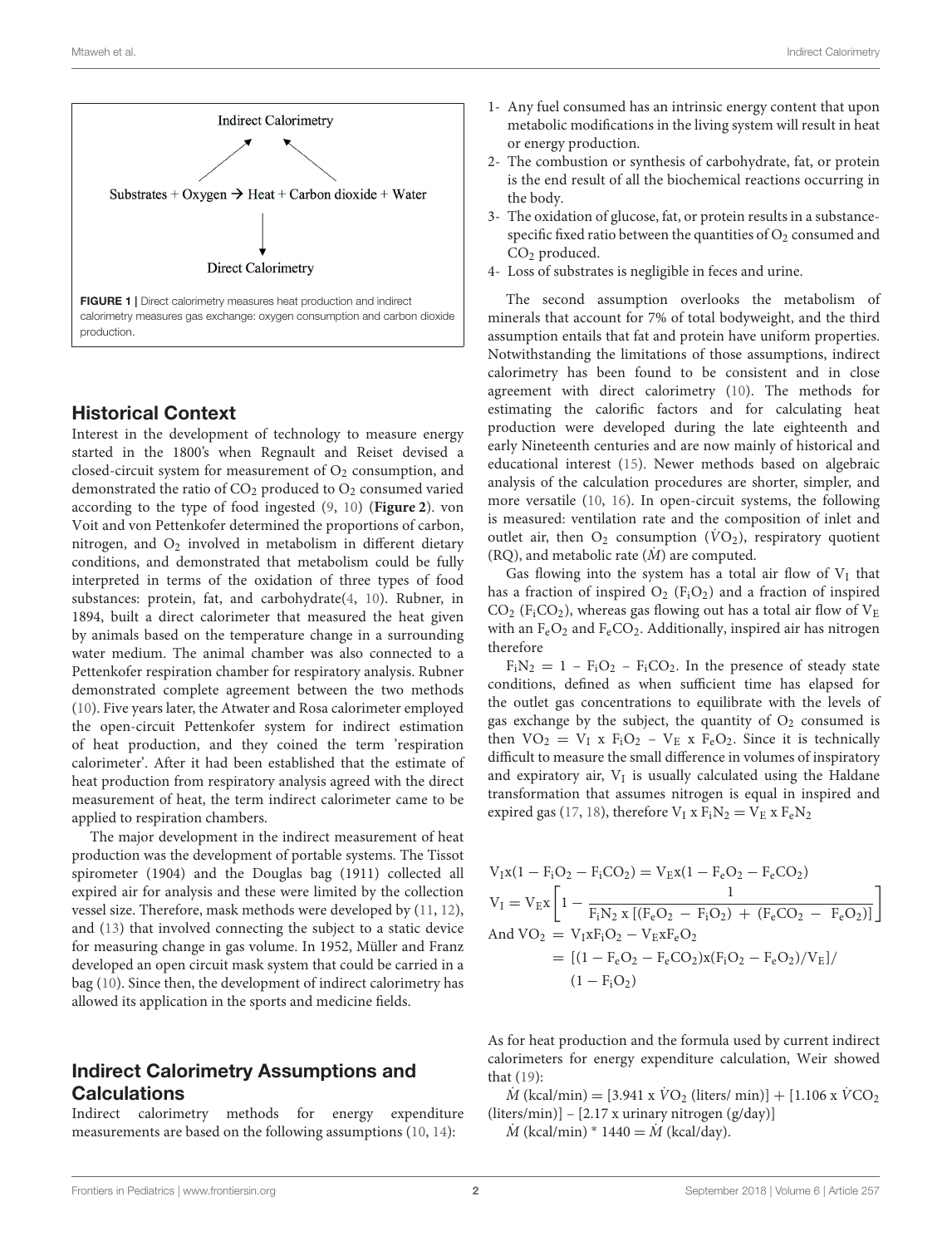

# <span id="page-2-0"></span>Indirect Calorimetry Systems

Indirect calorimetry systems estimate respiratory gas exchange as a surrogate for substrates consumed and produced during metabolism. This is done by one of 4 methods: confinement, closed-circuit, total collection, and open-circuit approaches.

- 1- Confinement systems: The rates of change of gas concentrations in a fixed volume is measured for a subject held in a sealed chamber. The limitation is that the measurement has to be restricted to a short period before  $O<sub>2</sub>$  depletion occurs [\(10\)](#page-6-6).
- 2- Closed-circuit systems: The subject is placed in a closed space with  $CO<sub>2</sub>$  and moisture absorbers, and the quantity of  $O<sub>2</sub>$ used up by the subject is measured. In most versions, only  $O<sub>2</sub>$  consumption is measured [\(10\)](#page-6-6). The major advantage of this system is that it can be used in patients with high  $FiO<sub>2</sub>$ needs since Haldane transformation is not used [\(20\)](#page-6-16). The major limitations are the equipment size and poor portability. Closed-circuits could lead to reduction of alveolar ventilation due to increased compressibility of the breathing circuit and may result in increased work of breathing [\(21,](#page-6-17) [22\)](#page-6-18).
- 3- Total collection systems: All expired gas by a subject is collected and its volume and chemical composition are measured. Examples of this system is the Douglas bag, which is considered a reference standard in measurement of gas exchange. Limitations are the size of collection bag required and the potential of gas leak from the collection system[\(23\)](#page-6-19).
- 4- Open circuit systems: The open-circuit chamber method was one of the earliest types of calorimeters and the one used now [\(10\)](#page-6-6). The subject breathes from the atmosphere and expires

into a separate outlet or the subject inspires and expires to a stream of passing air. In both, the flow of air is measured either on the inlet or outlet side of the subject and is either collected periodically or sampled continuously for analysis of gases.

The most commonly used method for gas analysis are the paramagnetic or fuel cell  $O_2$  sensor and the infrared  $CO_2$  analyzer [\(10\)](#page-6-6). This system should not be used in patients requiring  $FiO<sub>2</sub> > 0.8$  since they utilize the Haldane transformation for VO<sup>2</sup> calculation, patients with unstable FiO2 within a breath or between breaths, patients with non-reversible endotracheal tube leaks, air leak, or extracorporeal CO<sub>2</sub> removal (ECMO or dialysis) due to  $CO<sub>2</sub>$  loss that can't be measured, and small patient size (machine variable, lower limit ranges from 5 to 10 kg). All the above affect the applicability of different devices in the pediatric critically ill population [\(20,](#page-6-16) [21,](#page-6-17) [24\)](#page-6-20) (**[Table 1](#page-3-0)**).

# Gas Analysis and Measurement of Volume and Flow

Gas and flowrate measurements are essential components for accurate indirect calorimetry measurements. The most commonly used gas analyzers are paramagnetic  $O_2$  analyzers, galvanic  $O_2$  sensors, and infra-red  $CO_2$  analyzers [\(10,](#page-6-6) [25\)](#page-6-21). While measurement of flow rate can be achieved either by the measurement of the volume of gas expired over a period of time or by the integration of a continuous measurement of rate of flow (Pneumotachometers) by 4 different forms: pressure-differential, turbines, pitot tubes, and hot-wire anemometers [\(26\)](#page-6-22).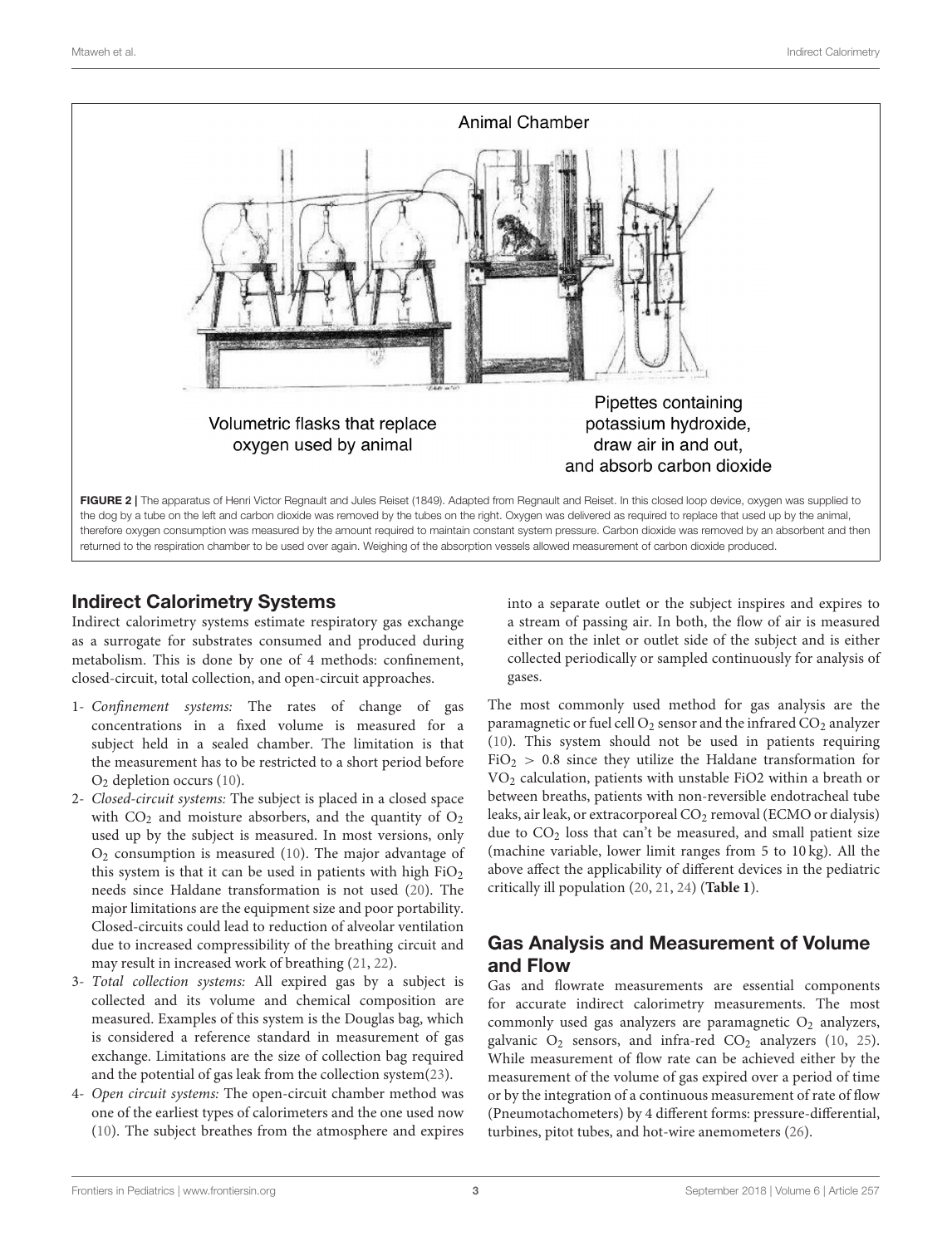#### <span id="page-3-0"></span>TABLE 1 | Considerations for indirect calorimetry.

| <b>Factors</b>                                                                       | <b>Effects</b>                                                                                              |
|--------------------------------------------------------------------------------------|-------------------------------------------------------------------------------------------------------------|
| Gas analyzer precision                                                               | Poor precision in VCO <sub>2</sub> , VO <sub>2</sub> , REE                                                  |
| High pressures within the inspiratory<br>limb of the ventilator circuit              | Error in gas partial pressures                                                                              |
| Ventilator circuit leaks                                                             | Falsely reduced alveolar ventilation, VO <sub>2</sub> ,<br>$VCO2$ , and REE                                 |
| High inspired oxygen concentrations                                                  | $VO2$ approaches infinity when FiO <sub>2</sub><br>closer to 1 (Haldane equation)                           |
| Instability of the fraction of inspired<br>oxygen during inspiration                 | Incorrect VO <sub>2</sub> if FiO <sub>2</sub> changes between<br>$FiO2$ analysis and expired-gas collection |
| Meticulous calibration and correct<br>ambient conditions                             | Poor precision in VCO <sub>2</sub> , VO <sub>2</sub> , REE                                                  |
| Handling of bias flow (flow-by) from the<br>ventilator                               | If bias flow $> 10$ L/min, measurement<br>will be invalid (except for Deltatrac)                            |
| Dead space created by the ventilator<br>tubing and heat-moisture exchange<br>systems | Results in VCO <sub>2</sub> changes, hence REE<br>inaccuracy                                                |

Accurate calibration of gas analyzers is one of the most essential requirements in calorimetry. If an evaluation of the full energy balance of an individual subject, or the metabolic response to some applied experimental treatment is required, then energy production must be measured with the greatest possible accuracy and precision. Additionally, it is important both in calibration and in subsequent measurements that gases entering the analyzers are always conditioned to the same fixed levels of humidity, pressure, flow rate and temperature [\(25,](#page-6-21) [26\)](#page-6-22).

## Accuracy and Precision of Measurements and Validity of Different Systems Utilized in Pediatric Critical Care

Accepted standard for levels of precision and accuracy for indirect calorimetry systems are not available. Some authors have suggested that the overall system is dependent on the levels of accuracy and precision of the volume and gas sensors, and to the precision and accuracy of the  $VO<sub>2</sub>$  measurement[\(27–](#page-6-23)[31\)](#page-6-24). An acceptable level of accuracy for VO<sub>2</sub> measurement is considered  $\pm$ 4–10% [\(32,](#page-6-25) [33\)](#page-6-26).

There is inconsistency in the criteria deciding comparability between a reference technique and new devices for energy expenditure measurements. Other fields in medicine have developed acceptable limits of agreement between devices [\(34,](#page-6-27) [35\)](#page-6-28). The most commonly utilized systems in pediatric critical care are summarized below.

1- Deltatrac II: This open-circuit calorimeter has two chambers. The first collects the expiratory gas, that is then sampled and the  $F_eO_2$  and  $F_eCO_2$  analyzed using paramagnetic and infrared analyzers, respectively [\(36\)](#page-6-29). Next, the expired gas is passed at a constant flow rate (Q) through an air dilution chamber, sampled, and the fraction of  $CO<sub>2</sub>$  is analyzed allowing calculation of the volume of  $CO<sub>2</sub>$  expired:  $VCO<sub>2</sub>$  $=$  F<sub>e</sub>CO<sub>2</sub> x Q and VO<sub>2</sub> is calculated through the Haldane transformation<sup>14</sup>. Thus, the minute ventilation of the patient is not directly measured and all gases released at the expiratory port are sampled. The Deltatrac is not affected by the ventilator's bias flow since it lacks a flow measurement technique [\(17,](#page-6-13) [34\)](#page-6-27).

- 2- Ultima CCM Express: The CCM Express measures gas exchange through a breath-by-breath technique. This is achieved by the utilizing a pneumotach flowmeter directly connected to the endotracheal tube and gas is collected through a sampling line in the flowmeter. A galvanic fuel cell and an infrared analyzer are utilized for the  $O_2$  and  $CO_2$ measurement, respectively. The bias flow provided by the ventilator does not affect measurements since ventilation is measured at the endotracheal tube [\(37\)](#page-6-30).
- 3- Vmax Series: The Vmax measures mixed expired gas on a breath by breath basis. The  $O_2$  sensor is an electrochemical fuel cell, and  $CO<sub>2</sub>$  sensor is an infrared one. It utilizes a mass flow sensor connected to exhaust port of the ventilator.

Deltatrac is considered the reference standard after validation studies demonstrated low bias and good precision in comparison to Douglas bag [\(38\)](#page-6-31). This is the first device that allowed the minute to minute data analysis but has now been discontinued from commercial sale. Takala, Levinson, and colleagues showed that VO<sup>2</sup> obtained from Deltatrac was consistently slightly higher than those obtained by pulmonary artery catheter or mass spectrometry, however accurate for energy expenditure measurements [\(18,](#page-6-14) [39\)](#page-6-32). The  $VO<sub>2</sub>$  discrepancy could be partially related to the lung  $O_2$  consumption that is not measured by thermodilution [\(34\)](#page-6-27). Sundström and colleagues compared the Ultima CCM Express to Deltatrac II in mechanically ventilated adult patients and found CCM Express produced 64% higher mean REE values than Deltatrac[\(37\)](#page-6-30). The  $VCO<sub>2</sub>$ was in particular higher leading to errors in the RQ. No validity studies utilizing the Vmax system were identified in mechanically ventilated patient, however in healthy adults, the Vmax has been shown to have acceptable validity in comparison to the Deltatrac, with limits of agreement of  $5 - 10\%(40)$  $5 - 10\%(40)$ .

## Energy Expenditure

Total energy expenditure is a composite of resting energy expenditure (REE) that forms most of the total energy expenditure in critically ill children, thermic effect of feeding (TEF) and activity related energy expenditure (AEE) [\(41\)](#page-6-34). By convention, indirect calorimetry is used to assess REE while certain conditions are met to mitigate the effect of TEF and AEE. TEF is greater with bolus feeds and less with continuous feeding [\(2,](#page-6-35) [3\)](#page-6-1). AEE is lessened by ensuring a resting state for 2 h prior to the measurement [\(42,](#page-6-36) [43\)](#page-6-37).

Some reports suggest that energy expenditure measurements should be performed in quiet rooms and mild lighting, but the effect of noise has not been studied [\(44\)](#page-6-38). Room temperature has been demonstrated to affect energy expenditure in healthy adults [\(45](#page-6-39)[–47\)](#page-6-40). For accurate resting energy expenditure measurement, attention must be given to ensure steady-state conditions. Steady state is defined by the degree of variation in  $VO<sub>2</sub>$  and  $VCO<sub>2</sub>$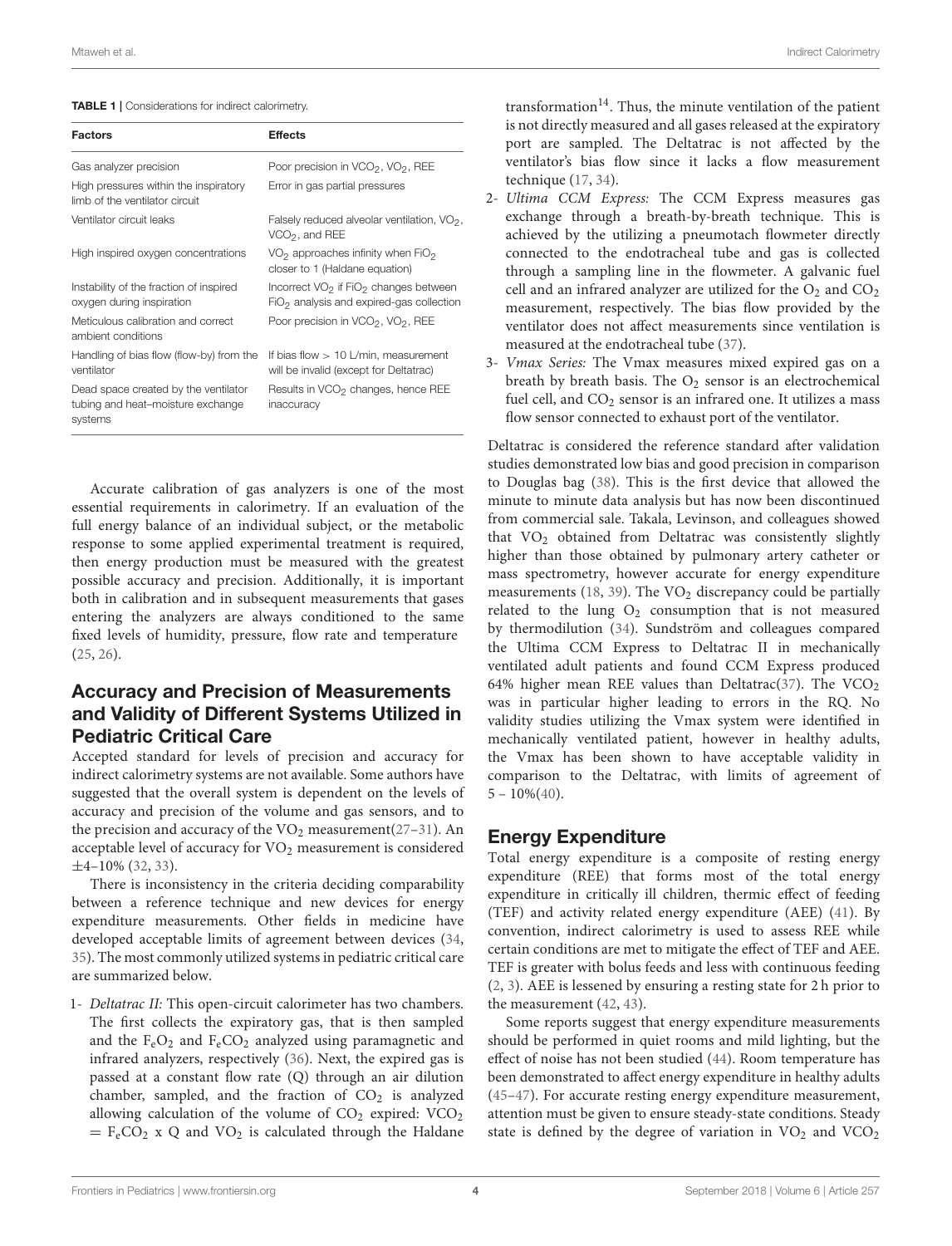Mtaweh et al. Indirect Calorimetry

over a set time period. In mechanically ventilated patients, 5-min measurements with 5% coefficient of variation can be equivalent to 30- min measurements with 10% coefficient of variation and both are considered acceptable representations of a steady state [\(48](#page-6-41)[–50\)](#page-7-0). As for the variability of the energy expenditure measurement during a 24-h period, studies have demonstrated that in critically ill adults, short durations of monitoring are representative of the 24-h and the lack of significant variability between night or daytime measurements [\(51,](#page-7-1) [52\)](#page-7-2).

# Considerations for the Measurement of Energy Expenditure by Indirect Calorimetry

Prior to the start of the measurement, the indirect calorimeter should be calibrated, minimal ventilator circuit or endotracheal tube leaks ensured, FiO2 < 80% and inspired tidal volumes larger than the lower limit set by the manufacturer should be confirmed (**[Table 1](#page-3-0)**) [\(14\)](#page-6-10). The patient should be at rest, with last endotracheal tube suction done at least 20 min before the measurement, no ventilatory changes, and minimal change in medications administered for the hour prior. Continuous enteral and parenteral nutrition should be continued. If clinician is interested in TEF in addition to REE, then bolus fed patients should be measured within 1-h of last bolus, otherwise the measurement should occur > 5-h after a feed. The operator should review the results as they are being obtained in order to address measurement issues prior to completion of the study [\(14,](#page-6-10) [42,](#page-6-36) [53,](#page-7-3) [54\)](#page-7-4).

Results obtained will include measures of  $VO_2$ ,  $VCO_2$ , RQ, REE, and a coefficient of variation of  $\dot{V}O_2$ . Normative values for  $\dot{V}O_2$  and  $\dot{V}CO_2$  are reported to be 120 ml/min/m<sup>2</sup> and 100 ml/min/m<sup>2</sup> respectively and REE of 25-40 kcal/kg/day [\(55\)](#page-7-5). An acceptable level of coefficient of variation is < 10% for a 30 min measurement. RQ is the ratio of  $\dot{V}CO_2$  to  $\dot{V}O_2$  and used as a marker for substrate utilization. Under standard metabolic conditions with stable respiratory function, the range of RQ in humans is ∼0.7–1, with 0.7 representing predominantly fat utilization, 0.8 for mixed diet, and 1 for carbohydrates [\(20,](#page-6-16) [53,](#page-7-3) [56,](#page-7-6) [57\)](#page-7-7). A summary of causes of altered results are summarized in **[Table 2](#page-4-0)**.

# Indications and Limitations for Indirect Calorimetry in Critically Ill Children

All critically ill patients are susceptible to under and over nutrition, hence measurement of energy expenditure and the titration of intake based on the results is recommended [\(5\)](#page-6-3). However, indirect calorimetry has suffered from limited spread that could be related to the high monetary cost to purchase and maintain the equipment, and the time cost to perform the measurement [\(58\)](#page-7-8). This has led nutritional societies to develop recommendations for certain patient populations where measurement of energy expenditure should be performed: (a) clinical conditions that significantly alter REE; (b) when patients fail to respond to presumed adequate nutrition support; and (c) in order to individualize the nutrition support in the ICU. More particular examples include patients with

<span id="page-4-0"></span>TABLE 2 | Result interpretation.

| <b>Results</b>                   | Cause                                    |
|----------------------------------|------------------------------------------|
| Elevated VCO <sub>2</sub> and RQ | • Metabolic acidosis                     |
|                                  | Hyperventilation                         |
|                                  | • Hypermetabolism                        |
|                                  | · Excessive carbohydrate intake          |
| Decreased $VCO2$ and RQ          | $\bullet$ Metabolic alkalosis            |
|                                  | • Hypometabolism                         |
|                                  | • Starvation/ketosis                     |
|                                  | • Hypoventilation                        |
|                                  | • Gluconeogenesis                        |
|                                  | • Underfeeding                           |
|                                  | • Oxidation of ethanol                   |
|                                  | • Air leak                               |
| Elevated VO <sub>2</sub>         | • Sepsis                                 |
|                                  | • Hypermetabolism                        |
|                                  | • Hyperthermia                           |
|                                  | • Blood transfusions                     |
|                                  | • Shivering/agitation/excessive movement |
|                                  | • Increased minute ventilation           |
|                                  | • Hemodialysis (within 4 h of treatment) |
|                                  | • Overfeeding                            |
| Decreased VO <sub>2</sub>        | • Hypothermia                            |
|                                  | • Hypothyroidism                         |
|                                  | • Paralysis                              |
|                                  | • Heavy sedation                         |
|                                  | • Fasting/starvation                     |
|                                  | • Advanced age                           |
|                                  | • General anesthesia                     |
|                                  | • Coma/deep sleep                        |

*VCO*2*, Carbon dioxide production; RQ, Respiratory quotient; VO*2*, Oxygen consumption.*

altered body composition, continued weight loss in face of "adequate" nutrition, persistent inflammatory state (for example severe burns, trauma, prolonged septic states), and difficulty in mechanical ventilation weaning [\(5,](#page-6-3) [58,](#page-7-8) [58–](#page-7-8)[60\)](#page-7-9). This recommendation aims to assist clinicians in prioritizing a scarce resource, however is inconsistent with the statements of both ASPEN and ESPEN that indirect calorimetry is the reference standard for energy expenditure measurement [\(5,](#page-6-3) [59\)](#page-7-10). Energy expenditure measurement has been shown to affect patient management, particularly resulting in a change in the nutritional prescription in 75–80% of patients in two recent studies, but how this impacts patients' outcomes remains unclear [\(61,](#page-7-11) [62\)](#page-7-12). Moreover, no prospective pediatric trials have been conducted to compare the effect of titrated nutritional delivery to energy expenditure and its effects on outcome. In the latest and largest pediatric randomized trial in nutrition (PePANIC), formulas were used to estimate caloric needs of patients, therefore the effects of their intervention is difficult to interpret since the patient population could have been under- or over-fed [\(63\)](#page-7-13).

# Alternatives to Indirect Calorimetry in Critically Ill

Predictive equations that estimate energy expenditure have been developed and are used when access to indirect calorimetry is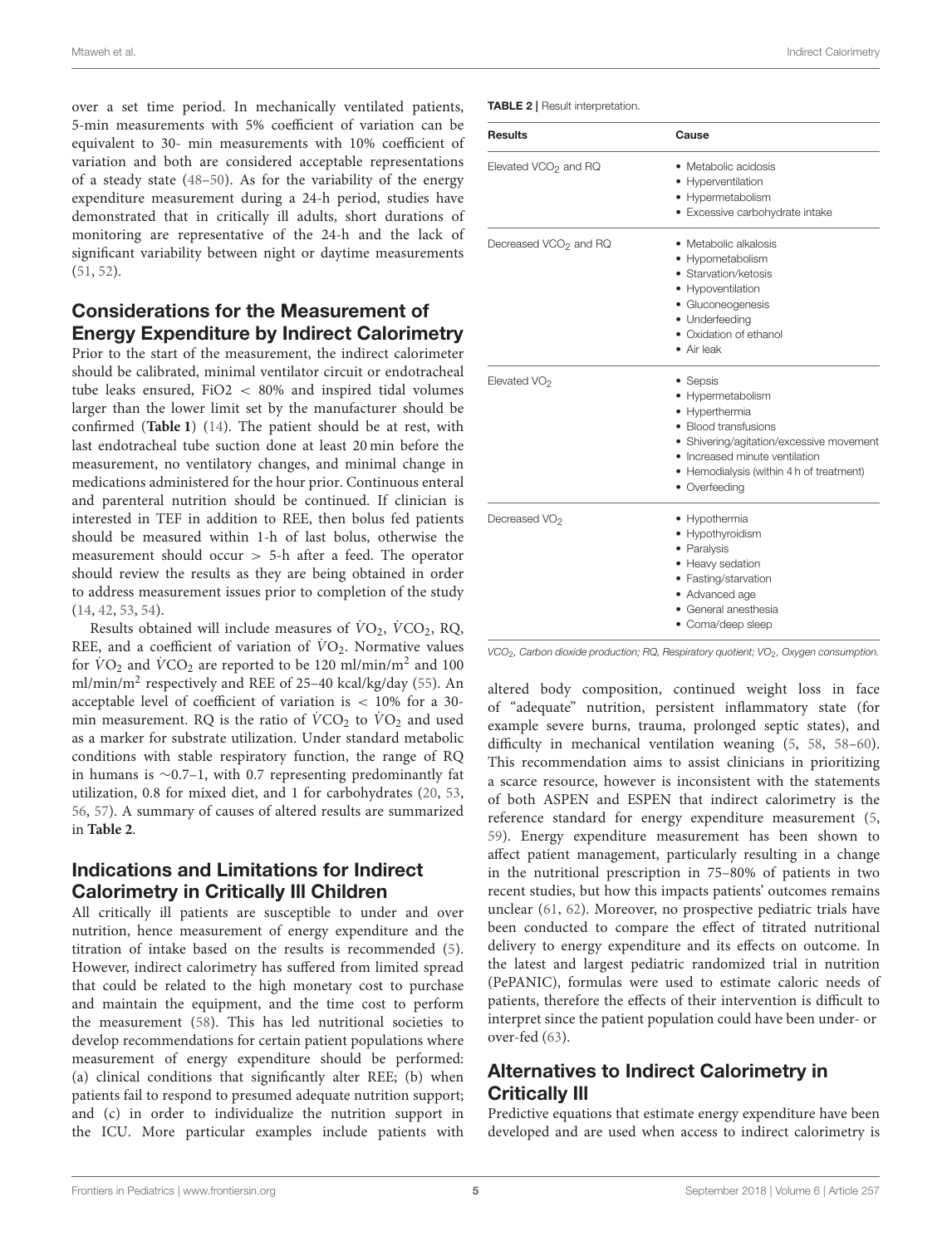not available. Those developed to estimate energy expenditure in healthy children and extrapolated to use in the critically ill have been reported to be inaccurate in different populations, and their detailed review is out of the scope of this manuscript [\(6,](#page-6-42) [64–](#page-7-14)[67\)](#page-7-15). However, two equations have been derived for use in critically ill children: White and Meyer [\(68,](#page-7-16) [69\)](#page-7-17). A recent validation study compared energy expenditure predicted by those two equations to measured energy expenditure by indirect calorimetry in a patient population similar to the one the equations were derived from and found errors of  $-20$  to  $+50\%$  in both [\(70\)](#page-7-18). This suggests that clinical use is associated with significant errors in estimation of energy requirements in critically ill children. This inaccuracy could be related to: limitations of equation development methods/techniques, narrow range of children studied (disease/conditions/treatments), evaluation of modest numbers of children in datasets used for initial development and validation, and the numbers studied of the above with reduction in power to exclude important effects.

# Case and Example of Interpretation of **Results**

A 16-year-old male weighing 90 kg, admitted after a subarachnoid hemorrhage. He was mechanically ventilated, pain controlled with a morphine infusion, sedated with intermittent diazepam, and muscle relaxed with a cisatracurium infusion. Patient had an external ventricular drain for intracranial pressure monitoring and cerebrospinal fluid drainage. An indirect calorimetry measurement was performed on day 4 after admission. The patient was normothermic, with no seizures on electroencephalogram. He was on continuous feeds with a nasogastric tube with total caloric intake of 1,500 Kcal/day and protein of 1.5 g/kg/day.

The patient had an endotracheal tube (ETT) suction done 1 h ago, and he had no ETT leak. The coefficient of variation in the first 5 min was 4%. The measurement was made over a period of 30 min. At the conclusion of the test, the results were:  $VO<sub>2</sub> = 0.49$ L/min,  $VCO_2 = 0.35$  L/min,  $RQ = 0.71$ , measured REE = 3336 Kcal/day.

- 1- Was the measurement performed at an appropriate time based on the data provided? Yes, the patient was continuously fed, on stable doses of medication, afebrile, had no seizures, and no ETT leak.
- 2- Can this measurement be accepted as a reliable one? Yes, the coefficient of variation is within accepted limits.
- 3- What does an RQ of 0.71 represent? This is an RQ within the acceptable normal range for substrate utilization and suggests predominantly fat utilization. This RQ indicates that the patient might require additional caloric intake in the form of carbohydrates to mitigate the lipid metabolism. Causes for abnormally low or high RQ are in **[Table 2](#page-4-0)**.
- 4- What does an REE of 3336 Kcal/day mean? There are no reported normal REE ranges according to age or body size in critically ill children [\(5\)](#page-6-3). Adult guidelines suggest that 25–30 Kcal/kg/day is an acceptable energy target [\(71\)](#page-7-19). Our patient's REE is 37 Kcal/kg/day and the clinician should adjust

the nutritional prescription to provide the current REE due to the significant morbidities associated with both under- and over-feeding [\(63,](#page-7-13) [72](#page-7-20)[–80\)](#page-7-21). REE does not provide the clinician with insight in regards to protein turnover and needs, a 24 h urinary nitrogen would be helpful in that case. An acceptable rule of thumb is a protein intake of 1.5–2 g/kg/day based on adult and pediatric nutrition guidelines [\(5,](#page-6-3) [71\)](#page-7-19).

# Future Directions

Technologic advancement has allowed for the portable measurement of energy expenditure at the bedside via indirect calorimeters. Recently, the incorporation of energy expenditure measurement modules into ventilators has expanded the reach and utility of this tool, but clinicians need to be aware that these new generation ventilators have not been validated against existing reference standards for energy expenditure measurement in critically ill children. The nutritional community must perform validation studies prior to incorporating those measurements into daily practice. Future prospects could include the return of Douglas bag measurements in critically ill patients since these were considered "simple" to use with a lower monetary and time cost. Additional opportunities that have not been explored in this field include utilization of the electronic medical record data and inclusion of artificial intelligence algorithms that would generate energy expenditure as a continuous vital sign. Prior to the development of algorithms though, well designed studies that attempt to determine the effect of different clinical factors and interventions on energy expenditure are required.

# **CONCLUSION**

Indirect calorimetry is the reference standard for measurement of energy expenditure in the critically ill. The technology has limitations that should be understood by the clinician performing and interpreting the measurement. Current equations derived for use in critically ill children are not valid and their use should be avoided. The large discrepancies between the estimations and measurement of energy expenditure influences the nutritional management and could impact the outcomes of critically ill children.

# AUTHOR CONTRIBUTIONS

All authors listed have made a substantial, direct, and intellectual contribution to the work and approved it for publication.

# FUNDING

This paper received no specific grant from any funding agency in the public, commercial, or not-for-profit sectors. The corresponding author declares an award from Canadian Institute of Health Research, Frederick Banting and Charles Best Canada Graduate Scholarship-Master's (CGS-M) to pursue graduate studies (Restracomp award, Research Institute, Hospital for Sick Children, Toronto).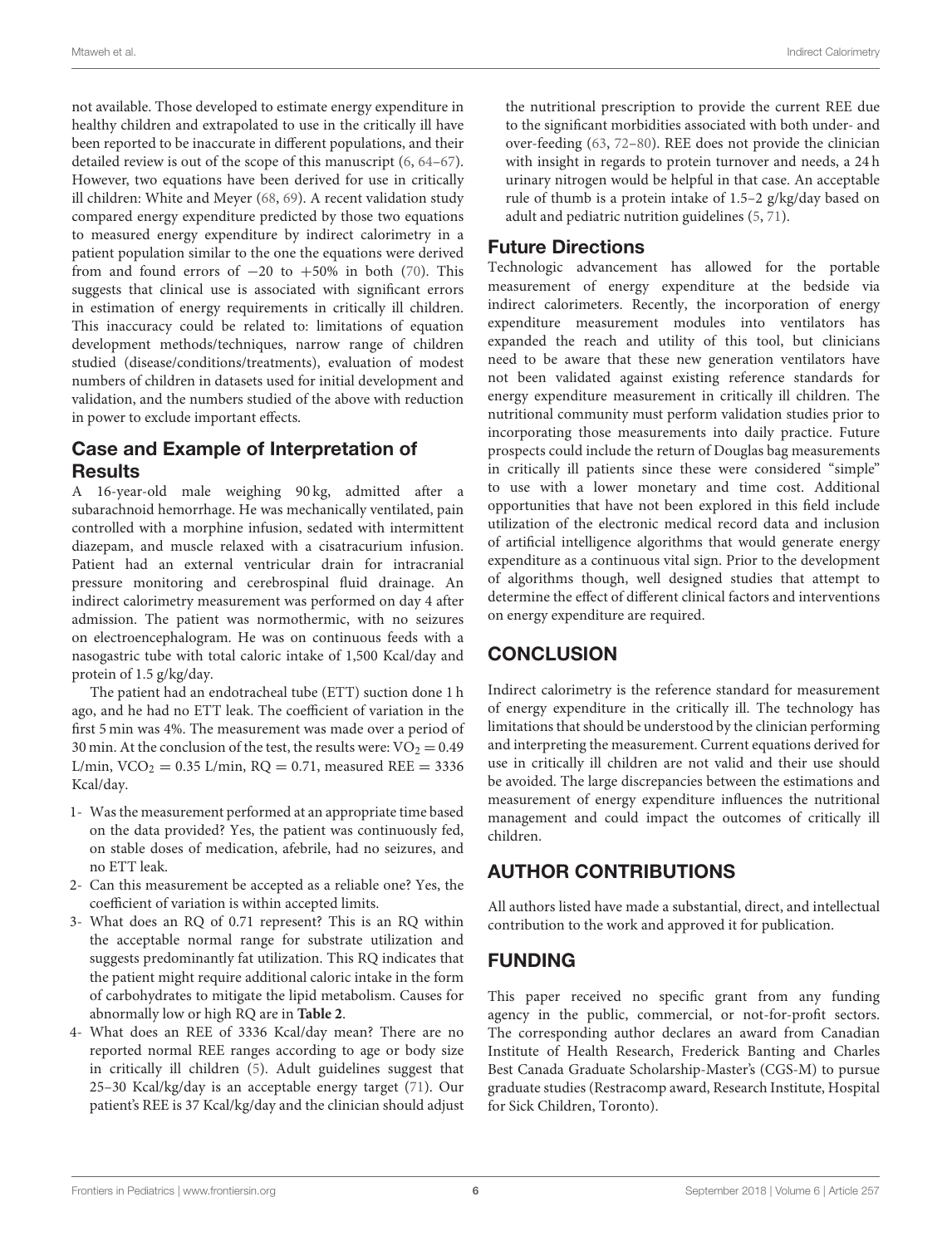## **REFERENCES**

- <span id="page-6-0"></span>1. Wilson DF. Regulation of cellular metabolism: programming and maintaining metabolic homeostasis. J Appl Physiol. (2013):15:1583–8. doi: [10.1152/japplphysiol.00894.2013](https://doi.org/10.1152/japplphysiol.00894.2013)
- <span id="page-6-35"></span>2. Weekes CE. Controversies in the determination of energy requirements. Proc Nutr Soc. (2007) 66:367–77. doi: [10.1017/S0029665107005630](https://doi.org/10.1017/S0029665107005630)
- <span id="page-6-1"></span>3. Lowell BB, Spiegelman BM. Towards a molecular understanding of adaptive thermogenesis. Nature (2000) 404:652–60. doi: [10.1038/35007527](https://doi.org/10.1038/35007527)
- <span id="page-6-2"></span>4. Kenny GP, Notley SR, Gagnon D. Direct calorimetry: a brief historical review of its use in the study of human metabolism and thermoregulation. Eur J Appl Physiol. (2017) 117:1765–85. doi: [10.1007/s00421-017-3670-5](https://doi.org/10.1007/s00421-017-3670-5)
- <span id="page-6-3"></span>5. Mehta NM, Skillman HE, Irving SY, Coss-Bu JA, Vermilyea S, Farrington EA, et al. Guidelines for the provision and assessment of nutrition support therapy in the pediatric critically ill patient: society of critical care medicine and american society for parenteral and enteral nutrition. Pediatr Crit Care Med. (2017) 18:675–715. doi: [10.1177/0148607117711387](https://doi.org/10.1177/0148607117711387)
- <span id="page-6-42"></span>6. Mtaweh H, Smith R, Kochanek PM, Wisniewski SR, Fabio A, Vavilala MS et al. Energy expenditure in children after severe traumatic brain injury. Pediatr Crit Care Med. (2014) 15:242–9. doi: [10.1097/PCC.0000000000000041](https://doi.org/10.1097/PCC.0000000000000041)
- 7. Turi RA, Petros AJ, Eaton S, Fasoli L, Powis M, Basu R, et al. Energy metabolism of infants and children with systemic inflammatory response syndrome and sepsis. Annal Surgery (2001) 233:581–7.
- <span id="page-6-4"></span>8. Goran MI, Broemeling L, Herndon DN, Peters EJ, Wolfe RR. Estimating energy requirements in burned children: a new approach derived from measurements of resting energy expenditure. Am J Clin Nutr. (1991) 54:35–40.
- <span id="page-6-5"></span>9. Poncet S, Dahlberg L. The legacy of henri victor regnault in the arts and sciences. Intl J Arts Sci. (2011) 4:377–400. Available online at: [https://hal.](https://hal.archives-ouvertes.fr/hal-00678894/document) [archives-ouvertes.fr/hal-00678894/document](https://hal.archives-ouvertes.fr/hal-00678894/document)
- <span id="page-6-6"></span>10. McLean JA, Tobin G. Animal and Human Calorimetry. New York, NY: Cambridge University Press. (1987).
- <span id="page-6-7"></span>11. Krogh, A. Methods for measuring the respiratory exchange. In: The Respiratory Exchange of Animals and Man. London: Longmans Green & Co. (1916). p. 14–51.
- <span id="page-6-8"></span>12. Benedict FG, Collins WE. A Clinical apparatus for measuring basal metabolism. Boston Med Surg J. (1920) 183:449–58.
- <span id="page-6-9"></span>13. Roth P. Modifications of apparatus and improved technic adaptable type of respiration apparatus. III. Graphic method for the estimation of the metabolic rate. Boston Med Surg J. (1922) 186:491–8.
- <span id="page-6-10"></span>14. Porter C, Cohen NH. Indirect calorimetry in critically ill patients: role of the clinical dietitian in interpreting results. J Am Diet Assoc. (1996) 96:49–57.
- <span id="page-6-11"></span>15. Lusk G. The Elements of the Science of Nutrition. 4th ed. Philadelphia, PA; Saunders company. (1928).
- <span id="page-6-12"></span>16. Abramson E. Computation of Results from Experiments with Indirect Calorimetry. Acta Physiol Scand. (1943) 6:1-19. doi: [10.1111/j.1748-1716.1943.tb02822.x](https://doi.org/10.1111/j.1748-1716.1943.tb02822.x)
- <span id="page-6-13"></span>17. Haugen AH, Chan LN, Li F. Indirect calorimetry: a practical guide for clinicians. Nutr Clin Pract. (2007) 22:377–88. doi: [10.1177/0115426507022004377](https://doi.org/10.1177/0115426507022004377)
- <span id="page-6-14"></span>18. Takala J, Keinanen O, Vaisanen P, Kari A. Measurement of gas exchange in intensive care: laboratory and clinical validation of a new device. Crit Care Med. (1989) 17:1041–7.
- <span id="page-6-15"></span>19. Weir JB. New methods for calculating metabolic rate with special reference to protein metabolism. J Physiol. (1949) 109:1–9.
- <span id="page-6-16"></span>20. Matarese LE. Indirect calorimetry: technical aspects. J Am Diet Assoc. (1997) 97:S154–60.
- <span id="page-6-17"></span>21. Branson RD, Johannigman JA. The measurement of energy expenditure. Nutr Clin Pract. (2004) 19:622–36. doi: [10.1093/jn/121.11.1897](https://doi.org/10.1093/jn/121.11.1897)
- <span id="page-6-18"></span>22. Keppler T, Dechert RE, Arnoldi DK, Filius R, Bartlett RH. Evaluations of the Waters MRM-6000 and Biergy VVR closed-circuit indirect calorimeters. Resp Care (1989) 34:28–35.
- <span id="page-6-19"></span>23. Douglas CG. A method for determining the total respiratory exchange in man. J Physiol. (1911) 42:17–23.
- <span id="page-6-20"></span>24. Browning JA, Linberg SE, Turney SZ, Chodoff P. The effects of a fluctuating Fio2 on metabolic measurements in mechanically ventilated patients. Crit Care Med. (1982) 10:82–5.
- <span id="page-6-21"></span>25. Gilder H, Cornell GN, Thorbjarnarson B. Human energy expenditure in starvation estimated by expired-air analysis. J Appl Physiol. (1967) 23:297–303.
- <span id="page-6-22"></span>26. Macfarlane DJ. Automated metabolic gas analysis systems: a review. Sports Med. (2001) 31:841–61. doi: [10.2165/00007256-200131120-00002](https://doi.org/10.2165/00007256-200131120-00002)
- <span id="page-6-23"></span>27. Davis JA. Direct determination of aerobic power. In: Maud PJ, Foster C, editors. Physiological Assessment of Human Fitness. Champaign, IL: Human Kinetics (1995). p.9–17.
- 28. Withers RT, Gore CJ, Gass G. Determination of maximal oxygen consumption (VO2max) or maximal aerobic power. In: Gore CJ, editor. Physiological Testing for Elite Athletes (Australian Sports Commission). Champaign, IL: Human Kinetics (2000). p. 114–27.
- 29. Society AT. Standardization of Spirometry, 1994 Update. Am J Resp Crit Care Med. (1995) 152:1107–36.
- 30. Jones NL. Clinical Excercise Testing. 3rd ed. Philadelphia, PA: WB Saunders (1988).
- <span id="page-6-24"></span>31. Thoden JS. Testing aerobic power. In: MacDougall JD, Wenger HA, Green HJ, editors. Canadian Association of Sport Sciences. Physiological Testing of the High-Performance Athlete. 2nd ed. Champaign, IL: Human Kinetics Books (1991). p. 107–73.
- <span id="page-6-25"></span>32. Wagner JA, Horvath SM, Dahms TE, Reed S. Validation of open-circuit method for the determination of oxygen consumption. J Appl Physiol. (1973) 34:859–63.
- <span id="page-6-26"></span>33. Davies EE, Hahn HL, Spiro SG, Edwards RH. A new technique for recording respiratory transients at the start of exercise. Respir Physiol. (1974) 20:69–79.
- <span id="page-6-27"></span>34. Black C, Grocott MP, Singer M. Metabolic monitoring in the intensive care unit: a comparison of the Medgraphics Ultima, Deltatrac II, and Douglas bag collection methods. Br J Anaesth. (2015) 114:261–8. doi: [10.1093/bja/aeu365](https://doi.org/10.1093/bja/aeu365)
- <span id="page-6-28"></span>35. Critchley LA, Critchley JA. A meta-analysis of studies using bias and precision statistics to compare cardiac output measurement techniques. J Clin Monit Comput. (1999) 15:85–91.
- <span id="page-6-29"></span>36. Merilainen PT. Metabolic monitor. Intl J Clin Monit Comput. (1987) 4:167–77.
- <span id="page-6-30"></span>37. Sundstrom M, Tjader I, Rooyackers O, Wernerman J. Indirect calorimetry in mechanically ventilated patients. A systematic comparison of three instruments. Clin Nutr[. \(2013\) 32:118–21. doi: 10.1016/j.clnu.2012.](https://doi.org/10.1016/j.clnu.2012.06.004) 06.004
- <span id="page-6-31"></span>38. Tissot S, Delafosse B, Bertrand O, Bouffard Y, Viale JP, Annat G. Clinical validation of the Deltatrac monitoring system in mechanically ventilated patients. Intensive Care Med. (1995) 21:149–53.
- <span id="page-6-32"></span>39. Levinson MR, Groeger JS, Miodownik S, Ray C, Brennan MF. Indirect calorimetry in the mechanically ventilated patient. Crit Care Med. (1987) 15:144–7.
- <span id="page-6-33"></span>40. Cooper JA, Watras AC, O'Brien MJ, Luke A, Dobratz JR, Earthman CP, et al. Assessing validity and reliability of resting metabolic rate in six gas analysis systems. J Am Diet Assoc. (2009) 109:128–32. doi: [10.1016/j.jada.2008.10.004](https://doi.org/10.1016/j.jada.2008.10.004)
- <span id="page-6-34"></span>41. Wiskin AE, Davies JH, Wootton SA, Beattie RM. Energy expenditure, nutrition and growth. Arch Dis Child. (2011) 96:567–72. doi: [10.1136/adc.2009.158303](https://doi.org/10.1136/adc.2009.158303)
- <span id="page-6-36"></span>42. Compher C, Frankenfield D, Keim N, Roth-Yousey L. Best practice methods to apply to measurement of resting metabolic rate in adults: a systematic review. J Am Diet Assoc. (2006) 106:881–903. doi: [10.1016/j.jada.2006.02.009](https://doi.org/10.1016/j.jada.2006.02.009)
- <span id="page-6-37"></span>43. Hickmann CE, Roeseler J, Castanares-Zapatero D, Herrera EI, Mongodin A, Laterre PF. Energy expenditure in the critically ill performing early physical therapy. Intensive Care Med. (2014) 40:548–55. doi: [10.1007/s00134-014-3218-7](https://doi.org/10.1007/s00134-014-3218-7)
- <span id="page-6-38"></span>44. McClave SA, Martindale RG, Kiraly L. The use of indirect calorimetry in the intensive care unit. Curr Opin Clin Nutr Metab Care (2013) 16:202–8. doi: [10.1097/MCO.0b013e32835dbc54](https://doi.org/10.1097/MCO.0b013e32835dbc54)
- <span id="page-6-39"></span>45. Ueno S, Ikeda K, Tai T. Metabolic rate prediction in young and old men by heart rate, ambient temperature, weight and body fat percentage. J Occup Health (2014) 56:519–25. doi: [10.1539/joh.14-0063-BR](https://doi.org/10.1539/joh.14-0063-BR)
- 46. Chen KY, Brychta RJ, Linderman JD, Smith S, Courville A, Dieckmann W, et al. Brown fat activation mediates cold-induced thermogenesis in adult humans in response to a mild decrease in ambient temperature. J Clin Endocrinol Metab. (2013) 98:E1218–23. doi: [10.1210/jc.2012-4213](https://doi.org/10.1210/jc.2012-4213)
- <span id="page-6-40"></span>47. van Marken Lichtenbelt WD, Frijns AJ, van Ooijen MJ, Fiala D, Kester AM, van Steenhoven AA. Validation of an individualised model of human thermoregulation for predicting responses to cold air. Int J Biometeorol. (2007) 51:169–79. doi: [10.1007/s00484-006-0060-9](https://doi.org/10.1007/s00484-006-0060-9)
- <span id="page-6-41"></span>48. McClave SA, Spain DA, Skolnick JL, Lowen CC, Kieber MJ, Wickerham PS, et al. Achievement of steady state optimizes results when